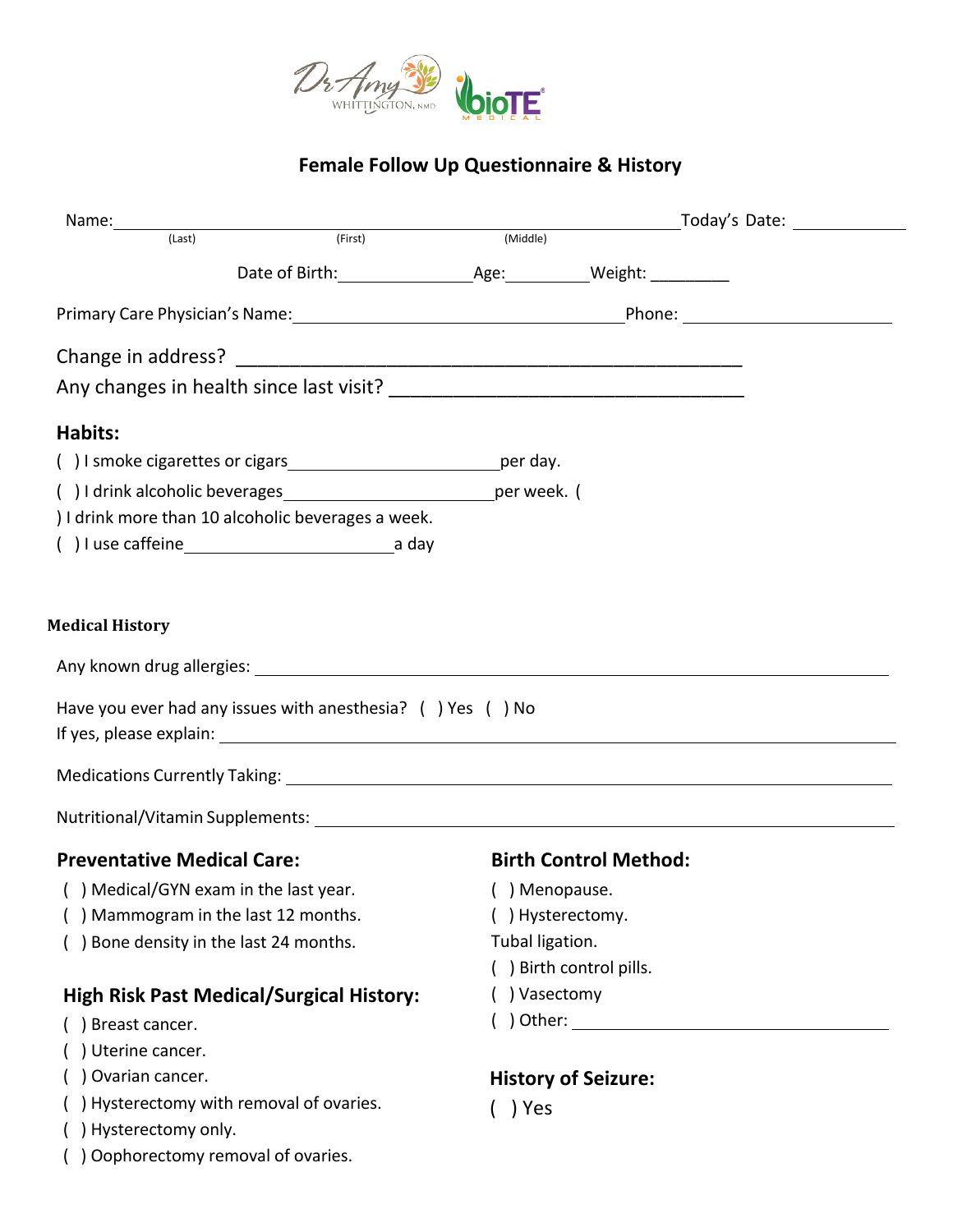#### **Medical Illnesses:**

( ) Polycystic Ovary Syndrome (PCOS)

( ) High blood

pressure.

- ( ) Heart bypass.
- ( ) Heart disease.
- ( ) Stroke and/or heart attack.

() Blood clot and/or a pulmonary emboli.

( ) Arrhythmia.

() Any form of Hepatitis or HIV.

( ) Lupus or other auto immune

disease.

( ) Fibromyalgia.

( ) Trouble passing urine or take Flomax or Avodart.

( ) Chronic liver disease (hepatitis, fatty liver,

cirrhosis).

- ( ) Diabetes.
- ( ) Thyroid
- ( ) Arthritis.
- ( ) Psychiatric
- ( ) Depression
- ( ) Cancer (type): <u>Vear: Year:</u>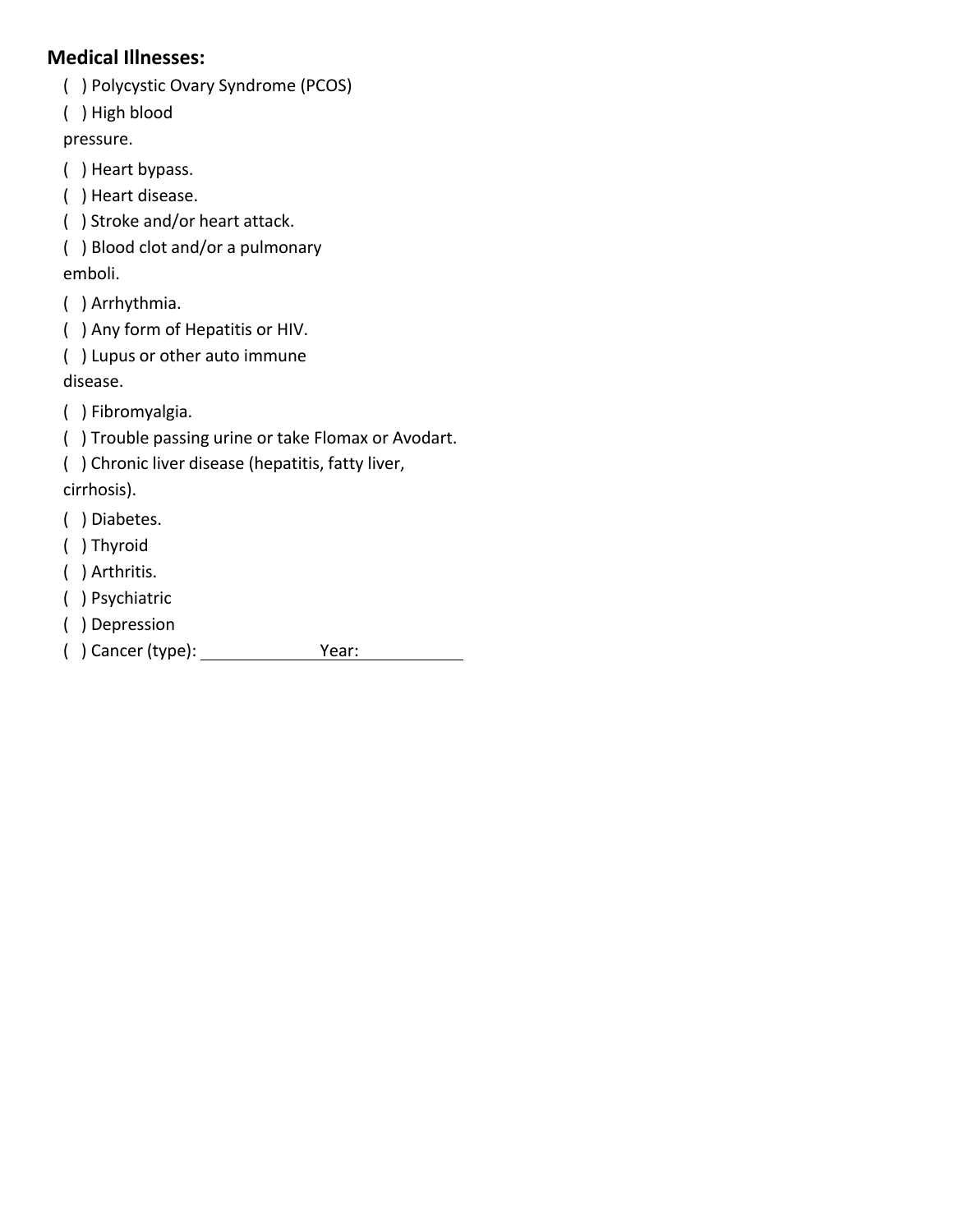

#### **Female Testosterone and/or Estradiol Pellet Insertion Consent Form**

Today's Date:

| N <sub>2</sub><br>٦Ρ |                          |          |  |
|----------------------|--------------------------|----------|--|
| $1$ act              | $(\Gamma_{\text{back}})$ | $\cdots$ |  |
| 117311               | ,,,,,,,                  | (Middle) |  |

Bio-identical hormone pellets are hormones, biologically identical to the hormones you make in your own body prior to menopause. Estrogen and testosterone were made in your ovaries and adrenal gland prior to menopause. Bio-identical hormones have the same effects on your body as your own estrogen and testosterone did when you were younger, without the monthly fluctuations (ups and

Bio-identical hormone pellets are plant derived and are FDA monitored, but not approved for female hormonal replacement. The pellet method of hormone replacement has been used in Europe and Canada for many years and by select OB/GYNs in the United States. You will have similar risks as you had prior to menopause, from the effects of estrogen and androgens, given as pellets.

Patients who are pre-menopausal are advised to continue reliable birth control while participating in pellet hormone replacement therapy. Testosterone is category X (will cause birth defects) and cannot be given to pregnant women.

#### **My birth control method is: (please circle)**

downs) of menstrual cycles.

Abstinence Birth control pill Hysterectomy IUD Menopause Tubal ligation Vasectomy Other

**CONSENT FOR TREATMENT:** I consent to the insertion of testosterone and/or estradiol pellets in my hip. I have been informed that I may experience any of the complications to this procedure as described below. These side effects are similar to those related to traditional testosterone and/or estrogen replacement. **Surgical risks are the same as for any minor medical procedure and are included in the list of overall risks below:**

Bleeding, bruising, swelling, infection and pain; reaction to local anesthetic and/or preservatives; extrusion of pellets; hyper sexuality (overactive Libido); lack of effect (from lack of absorption); breast tenderness and swelling especially in the first three weeks (estrogen pellets only); increase in hair growth on the face, similar to pre-menopausal patterns; water retention (estrogen only); increased growth of estrogen dependent tumors (endometrial cancer, breast cancer); birth defects in babies exposed to testosterone during their gestation; growth of liver tumors, if already present; change in voice (which is reversible); clitoral enlargement (which is reversible). The estradiol dosage that I may receive can aggravate fibroids or polyps, if they exist, and can cause bleeding. Testosterone therapy may increase one's hemoglobin and hematocrit, or thicken one's blood. This problem can be diagnosed with a blood test. Thus, a complete blood count (Hemoglobin & Hematocrit) should be done at least annually. This condition can be reversed simply by donating blood periodically.

**BENEFITS OF TESTOSTERONE PELLETS INCLUDE:** Increased libido, energy, and sense of well-being; increased muscle mass and strength and stamina; decreased frequency and severity of migraine headaches; decrease in mood swings, anxiety and irritability; decreased weight; decrease in risk or severity of diabetes; decreased risk of heart disease; decreased risk of Alzheimer's and dementia.

I have read and understand the above. I have been encouraged and have had the opportunity to ask any questions regarding pellet therapy. All of my questions have been answered to my satisfaction. I further acknowledge that there may be risks of testosterone and or estrogen therapy that we do not yet know, at this time, and that the risks and benefits of this treatment have been explained to me and I have been informed that I may experience complications, including one or more of those listed above. I accept these risks and benefits, and I consent to the insertion of hormone pellets under my skin. This consent is ongoing for this and all future pellet insertions.

I understand that payment is due in full at the time of service. I also understand that it is my responsibility to submit a claim to my insurance company for possible reimbursement. I have been advised that most insurance companies do not consider pellet therapy to be a covered benefit and my insurance company may not reimburse me, depending on my coverage. I acknowledge that my provider has no contracts with any insurance company and is not contractually obligated to pre-certify treatment with my insurance company or answer letters of appeal.

\_\_\_\_\_\_\_\_\_\_\_\_\_\_\_\_\_\_\_\_\_\_\_\_\_\_\_\_\_\_\_\_\_\_\_\_\_\_\_\_\_\_\_\_\_\_\_\_\_\_\_\_\_\_\_\_\_\_\_\_\_\_\_\_\_\_\_\_\_\_\_\_\_\_\_\_\_\_\_\_\_\_\_\_\_\_\_\_\_\_\_\_\_\_ \_\_\_\_\_\_\_\_\_\_\_\_\_\_\_\_\_\_\_\_\_\_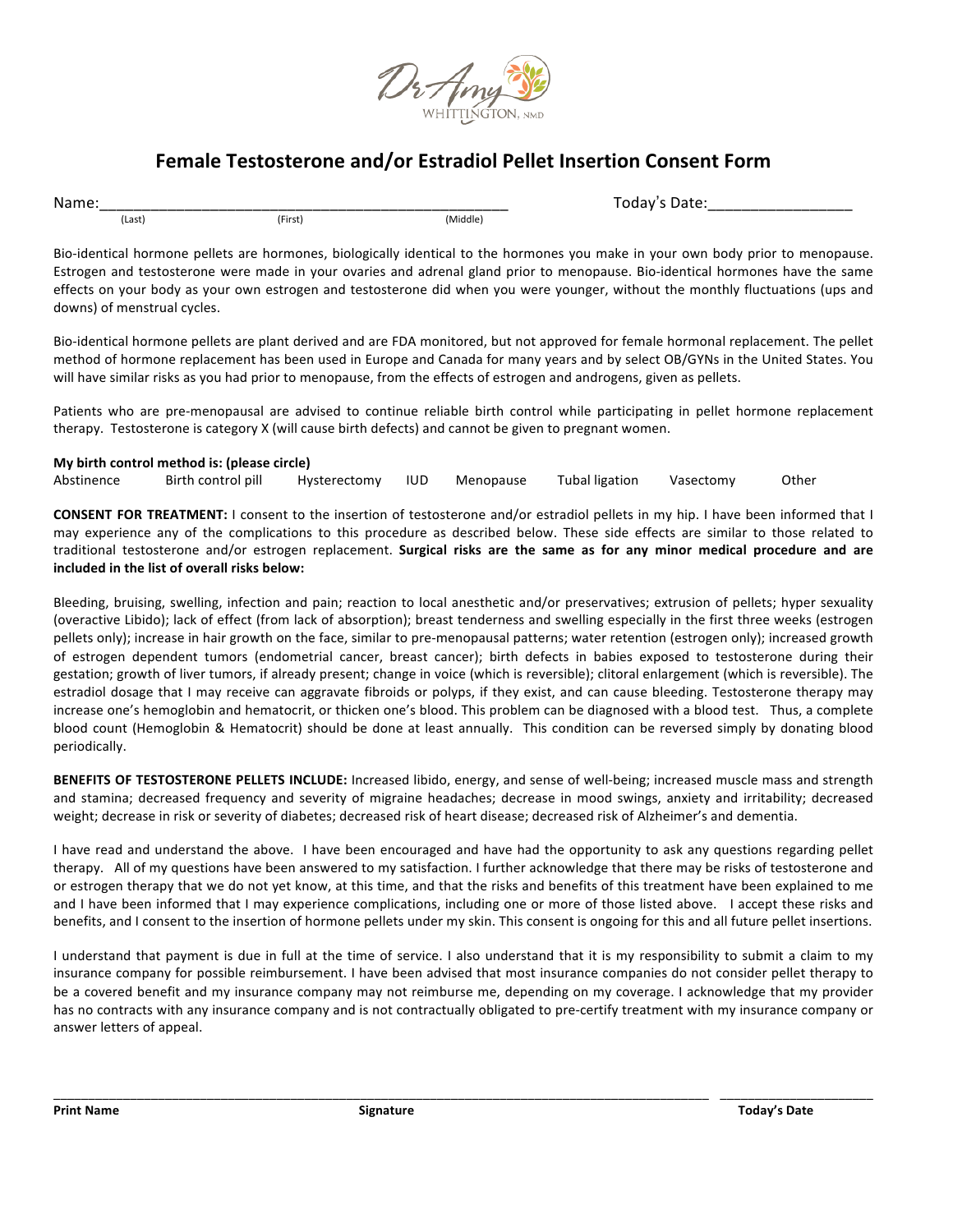

# **BHRT Checklist For Women**

| Name:                                                                                                                             |              | Date:       |                 |               |
|-----------------------------------------------------------------------------------------------------------------------------------|--------------|-------------|-----------------|---------------|
| E-Mail:<br><u> 1989 - Johann Stoff, deutscher Stoffen und der Stoffen und der Stoffen und der Stoffen und der Stoffen und der</u> |              |             |                 |               |
| <b>Symptom (please check mark)</b>                                                                                                | <b>Never</b> | <b>Mild</b> | <b>Moderate</b> | <b>Severe</b> |
|                                                                                                                                   |              |             |                 |               |
| Depressive mood                                                                                                                   |              |             |                 |               |
| <b>Memory Loss</b>                                                                                                                |              |             |                 |               |
| <b>Mental confusion</b>                                                                                                           |              |             |                 |               |
| Decreased sex drive/libido                                                                                                        |              |             |                 |               |
| <b>Sleep problems</b>                                                                                                             |              |             |                 |               |
| Mood changes/Irritability                                                                                                         |              |             |                 |               |
| <b>Tension</b>                                                                                                                    |              |             |                 |               |
| <b>Migraine/severe headaches</b>                                                                                                  |              |             |                 |               |
| <b>Difficult to climax sexually</b>                                                                                               |              |             |                 |               |
| <b>Bloating</b>                                                                                                                   |              |             |                 |               |
| Weight gain                                                                                                                       |              |             |                 |               |
| <b>Breast tenderness</b>                                                                                                          |              |             |                 |               |
| <b>Vaginal dryness</b>                                                                                                            |              |             |                 |               |
| <b>Hot flashes</b>                                                                                                                |              |             |                 |               |
| <b>Night sweats</b>                                                                                                               |              |             |                 |               |
| Dry and wrinkled skin                                                                                                             |              |             |                 |               |
| <b>Hair falling out</b>                                                                                                           |              |             |                 |               |
| Cold all the time                                                                                                                 |              |             |                 |               |
| Swelling all over the body                                                                                                        |              |             |                 |               |
|                                                                                                                                   |              |             |                 |               |

## **Family History**

**Joint pain**

|                            | <b>NO</b> | <b>YES</b> |
|----------------------------|-----------|------------|
| <b>Heart Disease</b>       |           |            |
| <b>Diabetes</b>            |           |            |
| Osteoporosis               |           |            |
| <b>Alzheimer's Disease</b> |           |            |
| <b>Breast Cancer</b>       |           |            |